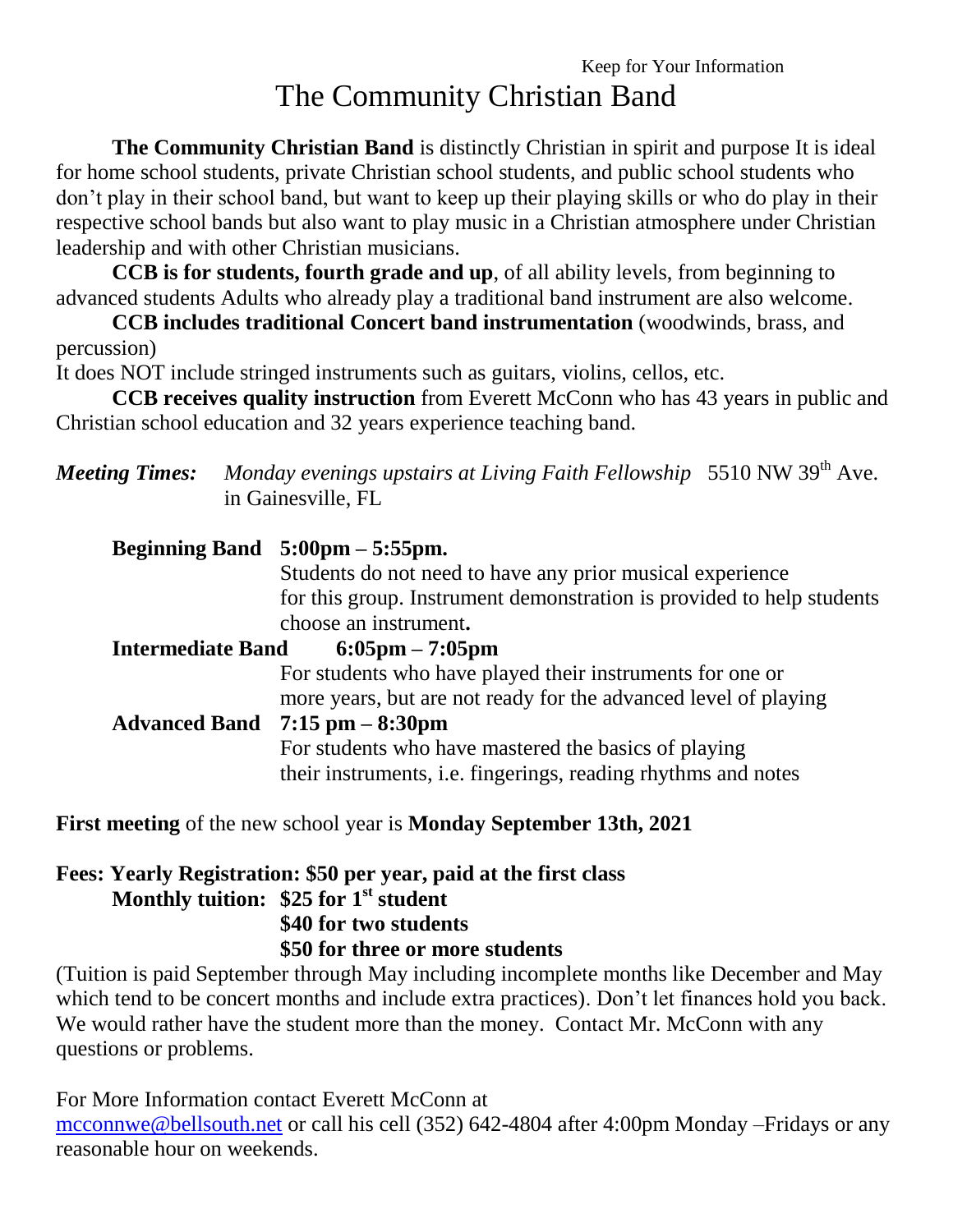## **Materials Needed**

- **Instrument w/case,** plus all maintenance accessories needed for your instrument, i.e. reeds, swabs, valve oil, tuning slide grease, cleaning snakes, etc.
- **Pencil w/eraser and a folder or notebook** to take and store band notes and music.
- **Method books** (These can be found at Hoggtowne Music in Thornbrook Village).

## Beginning Band

**Winning Rhythms Excellence In Theory** 

Excellence Bk 1(Red)

**Tradition of** 

Intermediate Band

- **Tradition of** Excellence Bk 1 (Red)
- **Tradition of** Excellence BK
	- II(Blue)
- Winning Rhythms

### Advanced Band

- Foundations For Superior Performance
- Winning Rhythms

## **Rehearsal Dress:**

 $Bk<sub>1</sub>$ 

We have people from a variety of faith backgrounds. In order to keep from offending anyone we ask that the following guidelines be followed. Thank you for your cooperation in this matter.

### **Boys**:

No tank tops, sleeveless t-shirts or muscle shirts

No bare bellies or backs

No visable underwear

No sagging pants

(Pants should be worn between the top of the hips and the waist. They must be able to stay up on their own). Shorts should reach to mid-thigh or longer.

Pants should not have holes (designer or otherwise) above the knees.

## **Girls**:

No spaghetti straps, strapless, cleavage or bare bellies

Tank tops should have at least 2.5 inch shoulder strap with no underwear visible including camisoles

Shirts must cover the back when seated.

Pants should not have holes (designer or otherwise) above the knees.

Shorts need to be mid - thigh

## **Concert Dress:**

### **Boys:**

Long sleeved white shirt and tie (A tux shirt with wing tipped collar and bow tie is ideal) Long black dress pants; tux pants are also appropriate

Black dress socks, (full ankle sock, not the no see'em or athletic ankle socks) Black dress shoes (no athletic shoes**)**

### **Girls:**

Long sleeved white blouse Black skirt that covers the knees when seated Or Black dress pants ( not leggings or a tight fitting look) Black dress shoes (no athletic shoes**;** if wearing heels, then a moderate height) No socks required (white dress socks are fine for girls 11 and under) Stockings in a natural color are fine for older girls.